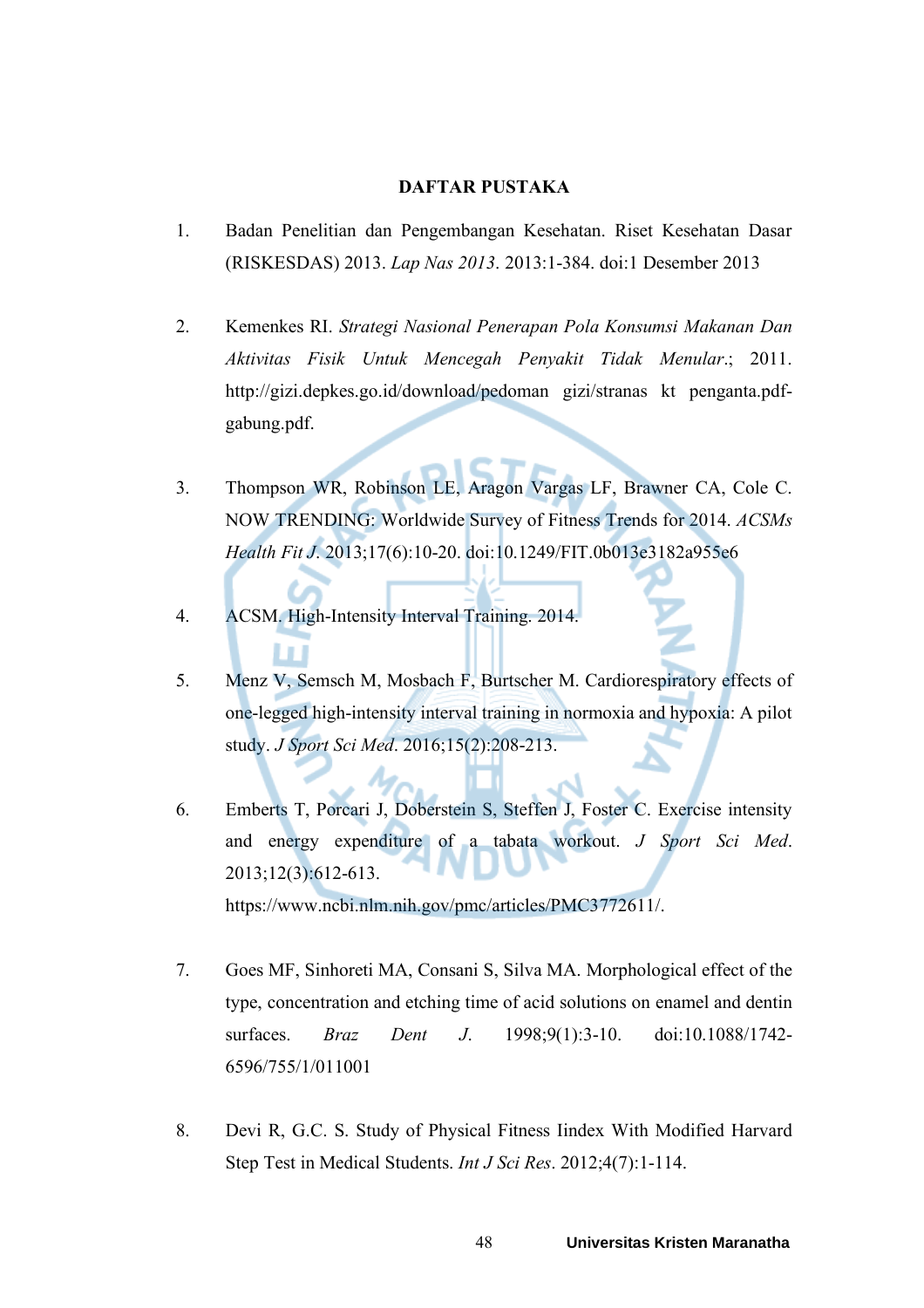- 9. Arthur C. Guyton. Fisiologi Olahraga. In: *Buku Ajar Fisiologi Kedokteran*. elsevier; 2011:1031-1041.
- 10. Richard L. Drake , A. Wayne Vogl AWMM. Gray's Anatomy for student. In: *Gray's Anatomy*. 2nd Editio. ; 2009.
- 11. Arthur C. Guyton. Pernapasan. In: *Buku Ajar Fisiologi Kedokteran*. elsevier;  $2011 \cdot 463$
- 12. Olson M. TABATA It's a HIIT. 2014;18(5):17-24.
- 13. Gerard J. Tortora BD. Exercise and The Heart. In: *Principles of Anatomy & Physiology*. 13th Edition. United States of America: Wiley; 2012.
- 14. Berawi KN, Nugraha AR, Fisiologi B, et al. Pengaruh high intensity interval training (HIIT) terhadap kebugaran kardiorespirasi. *Majority*. 2017;6(1):3.
- 15. Dunham C, Harms CA. Effects of high-intensity interval training on pulmonary function. *Eur J Appl Physiol*. 2012;112(8):3061-3068. doi:10.1007/s00421-011-2285-5
- 16. Saanijoki T, Nummenmaa L, Eskelinen JJ, et al. Affective Responses to Repeated Sessions of High-Intensity Interval Training. *Med Sci Sports Exerc*. 2015;47(12):2604-2611. doi:10.1249/MSS.0000000000000721
- 17. Arthur C. Guyton. Kontraksi Otot Rangka. In: *Guyton Dan Hall Buku Ajar Fisiologi Kedokteran*. elsevier; 2011.
- 18. Gerard J. Tortora BD. Muscular Tissue. In: *Principles of Anatomy & Physiology*. 13th Editi. United States of America: Wiley; 2012:327-365.

49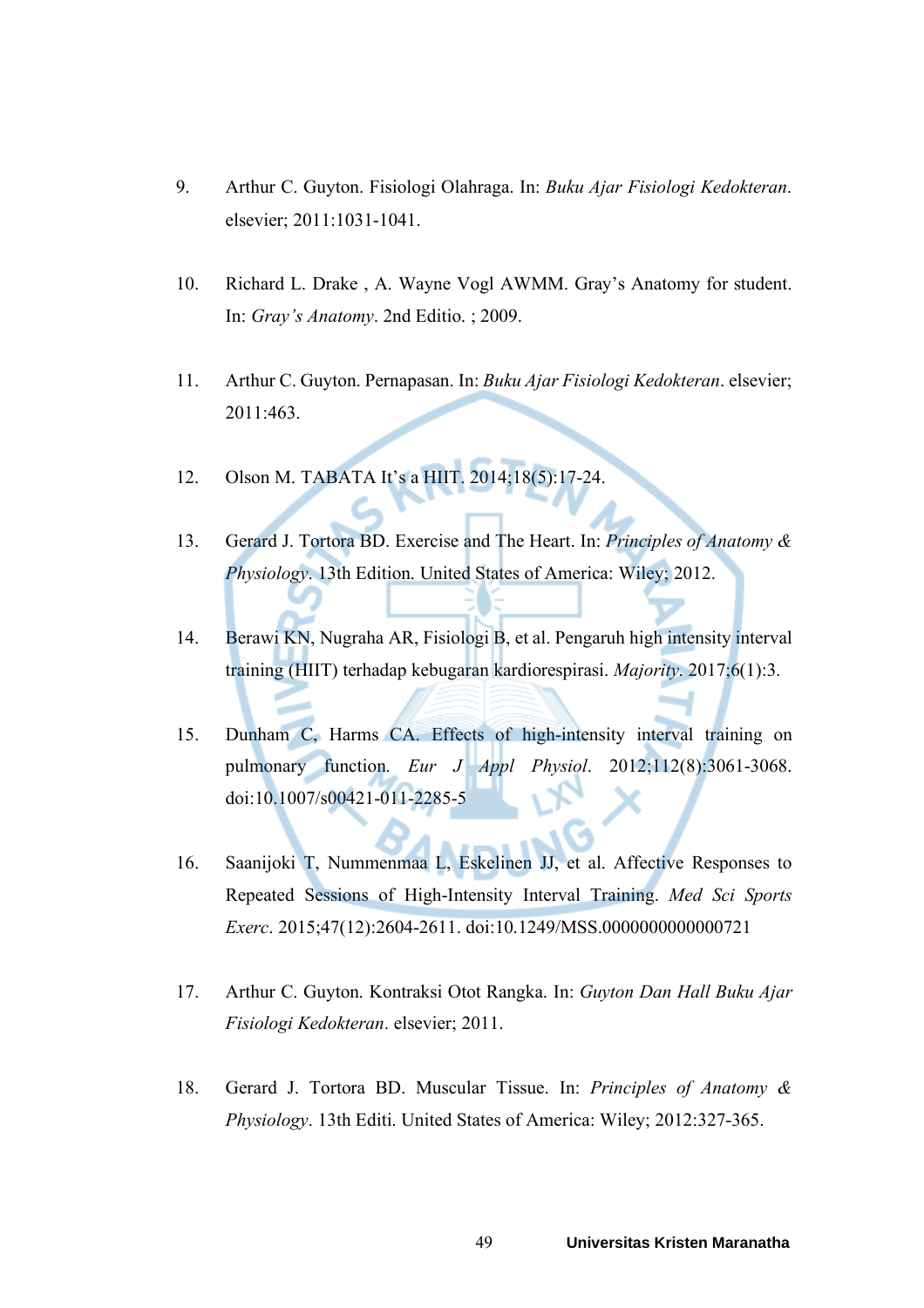- 19. Puciato D. Physical Activity as a Determinant of Quality of Life in Working-Age People in Wrocław , Poland. 2018. doi:10.3390/ijerph15040623
- 20. Kemenkes RI. pembinaan kesehatan olahraga indonesia. 2015.
- 21. World Human Organization. Phisical Activity. http://www.who.int/newsroom/fact-sheets/detail/physical-activity. Published 2018.
- 22. Reed K. 12 Exercises To Get You Burning Calories Fast Every Monday. https://www.positivehealthwellness.com/FITNESS/12-EXERCISES-GET-BURNING-CALORIES-FAST-EVERY-MONDAY/. Published 2018.
- 23. Lene C and B. High knee. https://homegymexercises.com/high\_knees\_in\_place.html.
- 24. James R. Sprinting And High-Knee Running. http://www.fitandwrite.com/sprinting-and-high-knee-running/. Published 2015.
- 25. Darebee. Exercise Library: Plank Punches. 2015.
- 26. Lene C and B. Jumping jack. https://homegymexercises.com/jumping\_jacks.html.
- 27. Nick Harris Fry. Side Skater. http://www.coachmag.co.uk/bodyweightexercises/6374/the-skater-jump-leap-your-way-to-stronger-legs. Published 2017.
- 28. Lene C and B. Jump rope. https://homegym-exercises.com/jump\_rope.html.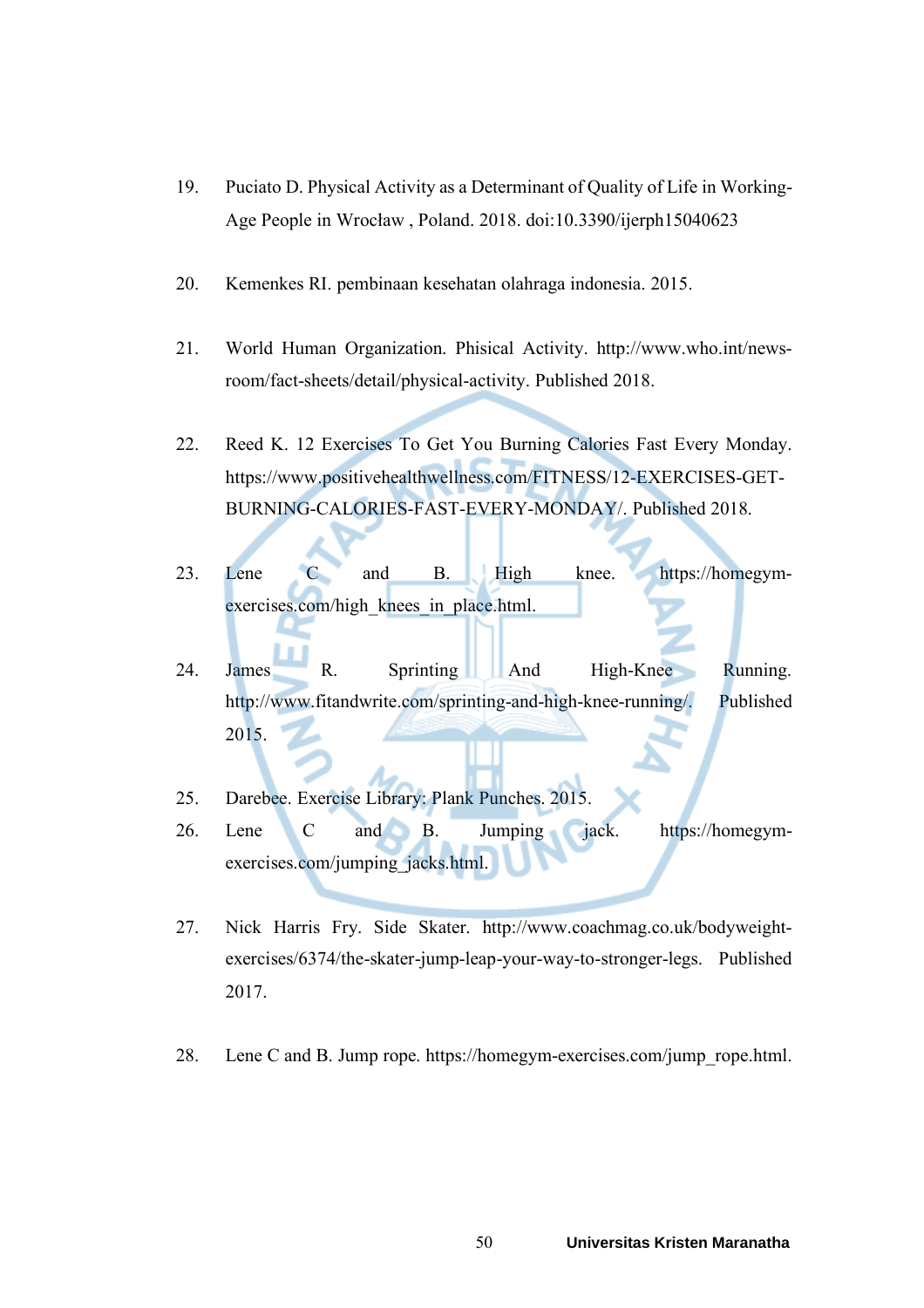- 29. Cori Lefkowith. Why You Should Do Crunches and Sit Ups 20 Ab Exercises. https://redefiningstrength.com/crunches-sit-ups-20-ab-exercises/. Published 2015.
- 30. Lene C and B. line jump. https://homegym-exercises.com/side\_jumps.html.
- 31. Camy. Bodyweight Two-Legged Hop over a Line. http://camykennedy.com/spring-loaded/. Published 2015.
- 32. Lene C and B. Push up. https://homegym-exercises.com/pushup.html.
- 33. Widiastuti. *Tes Dan Pengukuran Olahraga*. 1st ed. jakarta: PT. Raja Grafindo persada; 2015.
- 34. Pradono J. Faktor-Faktor yang Mempengaruhi Status Kesegaran Jasmani Warga Kebon Manggis, Jakarta Timur, Umur 20-39 Tahun 1998. 1998;27.
- 35. Jasmani K, Remaja P, Kelas S. Faktor-faktor yang berhubungan dengan kebugaran jasmani pada remaja siswa kelas xi smk negeri 11 semarang. 2017;5:77-86.
- 36. Sherwood L. Sistem Pernapasan. In: 17th Edition. elsevier.
- 37. Nomonctmurc f P and JW, ed. Atlas of Human Anatomy Internal Organs. In: *Sobotta*. 15th Editi. elsevier; 2011.
- 38. Kerja T, Di M, Kalijambe KEC. Hubungan Usia, Lama Paparan Debu, Penggunaan APD, Kebiasaan Merokok dengan Gangguan Fungsi Paru Tenaga Kerja Mebel Di Kec. Kalijambe Sragen. 2017;10(2):37-46.